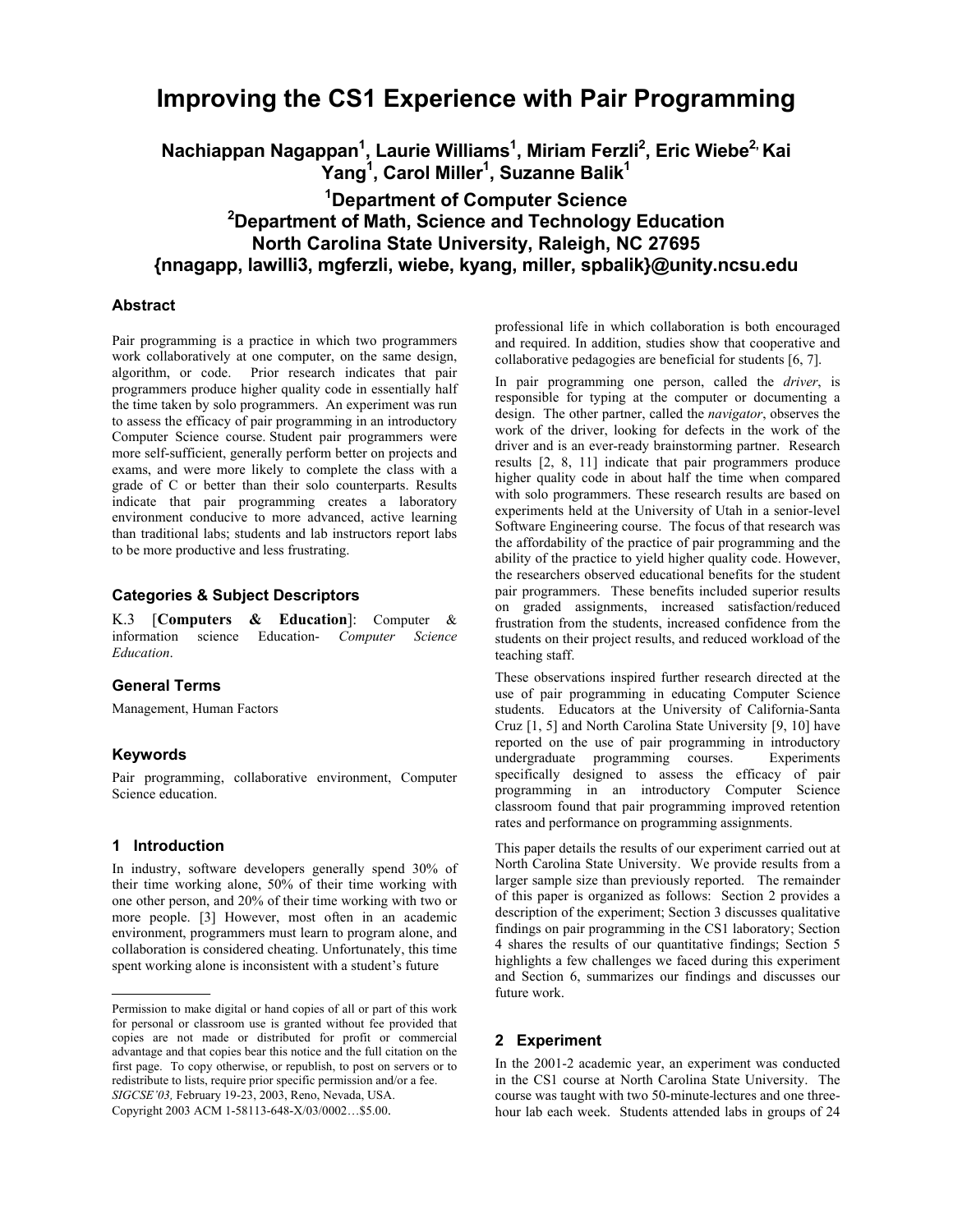with others in their own lecture section. The lab period was run as a closed lab where students were given a weekly assignment to complete during the allotted time. Lab assignments are "completion" assignments whereby students fill in the body of methods in a skeleton of the program prepared by the instructor. Student grades are based on two midterm exams, one final exam, lab assignments, and programming projects that are completed outside of the closed lab. The programming projects are generative, that is, the students start the project from scratch without any structure imposed by the instructor. The course is a service course and is therefore taken by many students throughout the university. Most students are from the College of Engineering and are either freshmen or sophomores. However, students of all undergraduate and graduate levels may take the course.

The Fall 2001 experiment was run in two sections of the course; the same instructor taught both sections. Additionally, the midterm exams and the final exam were identical in both sections. One section had traditional, solo programming labs. In the other section, students were required to complete their lab assignments utilizing the pair programming practice. When students enrolled for the class, they had no knowledge of the experiment or if their section would have paired or solo labs. In the pair programming labs, students were randomly assigned partners based on a web-based computer program; pair assignments were not based on student preferences. Students worked with the same partner for two to three weeks. If a student's partner did not show up for a particular lab, after 10 minutes, the student was assigned to another partner. If there were an odd number of students, three students worked together; no one worked alone. Closed labs are excellent for controlled use of pair programming [1]. The instructor or teaching assistant can ensure that people are, indeed, working in pairs at one computer. He or she can also monitor that the roles of driver and navigator are rotated periodically.

Our course also includes programming projects that require work outside of the closed lab. We gave the students in both sections the option of working alone or in pairs for these projects. Only students who attained a score of 70% or better on the exams could opt to pair. (We felt those who did not attain a score of 70% or above should not work with a pair on the project lest they rely too heavily on their partner to produce the project.) Most students, who were eligible to pair, chose to pair program on projects. However, the instructors now feel that the 70% eligibility might be unfair to the students, and this practice has been discontinued as of Fall 2002.

Using this Fall 2001 research design, we also completed a study on a larger scale in the Spring 2002 semester. In the fall, 112 students were in the solo section and 87 were in the paired section, whereas in the spring 156 students worked solo and 346 students worked in pairs. Our study was specifically aimed at the effects of pair programming on beginning students. Therefore, we analyzed the results of the freshman and sophomores only. We also only analyzed students who took the course for a grade, concluding that students who audited the class or took it for credit only were not as motivated to excel as other students. This reduced our sample size to  $N=69$  in the solo section and  $N=44$  in the

paired section for the Fall semester, and N=102 for the solo section and N=280 in the paired section for the Spring semester.

In our experiment (spanning both Fall and Spring semesters), we examined the following five hypotheses:

- H1. A higher percentage of students who have participated in pair programming in CS1 will succeed in completing the class with a grade of C or better when compared with students who have worked solo in CS1.
- H2. Students' participation in pair-programming in CS1 will lead to better performance (higher scores) on the examinations when compared with students who have worked solo in CS1. (Examinations are completed solo by all students)
- H3. Students' participation in pair-programming in CS1 will lead to better performance on course projects (higher project scores) in that class when compared with students who have worked solo in CS1.
- H4. Students' participation in pair-programming will lead to a reduced workload in terms of grading, questions answered, and teaching effort for the course staff when compared with the teaching staff for students who worked solo in CS1.
- H5. Students in paired labs will have a positive attitude towards collaborative programming settings when compared with students who have worked solo in CS1.

# **3 Qualitative Results**

Each semester, we observed and codified many paired and solo lab sections. In addition, two focus groups were held, one with a randomly selected group of students and the other with a randomly selected group of lab instructors (LIs). (See focus group technical report [4].) Analysis of qualitative data from lab observations and focus groups strongly support pair programming in the CS1 laboratory. The next sections detail student and lab instructor perspectives on pair programming.

#### **3.1 Students**

Solo lab sessions were quiet and appeared to be very frustrating for the students. Frequently, a student needed to wait 10-30 minutes to ask a question, often a fairly simple one. During this waiting period or "down time", students were often very unproductive (i.e. "stuck"). Alternately, paired labs were vocal and interactive. Students in paired labs engaged in extensive discussion throughout the entire lab session, and students seemed to help each other resolve questions. Most often, each pair could piece together the knowledge they needed to figure out questions and remain productive. Because most pairs were self-sufficient, lab instructors had time to get around to more students than in the unpaired sections. Paired students who needed help, found it easy to get help from the LI, and had little "down time." [9]

During the focus group discussion, students stressed the advantages of pairing. Primarily, students brought up the benefits of having their questions answered immediately by their partner rather than having to wait for an LI. Having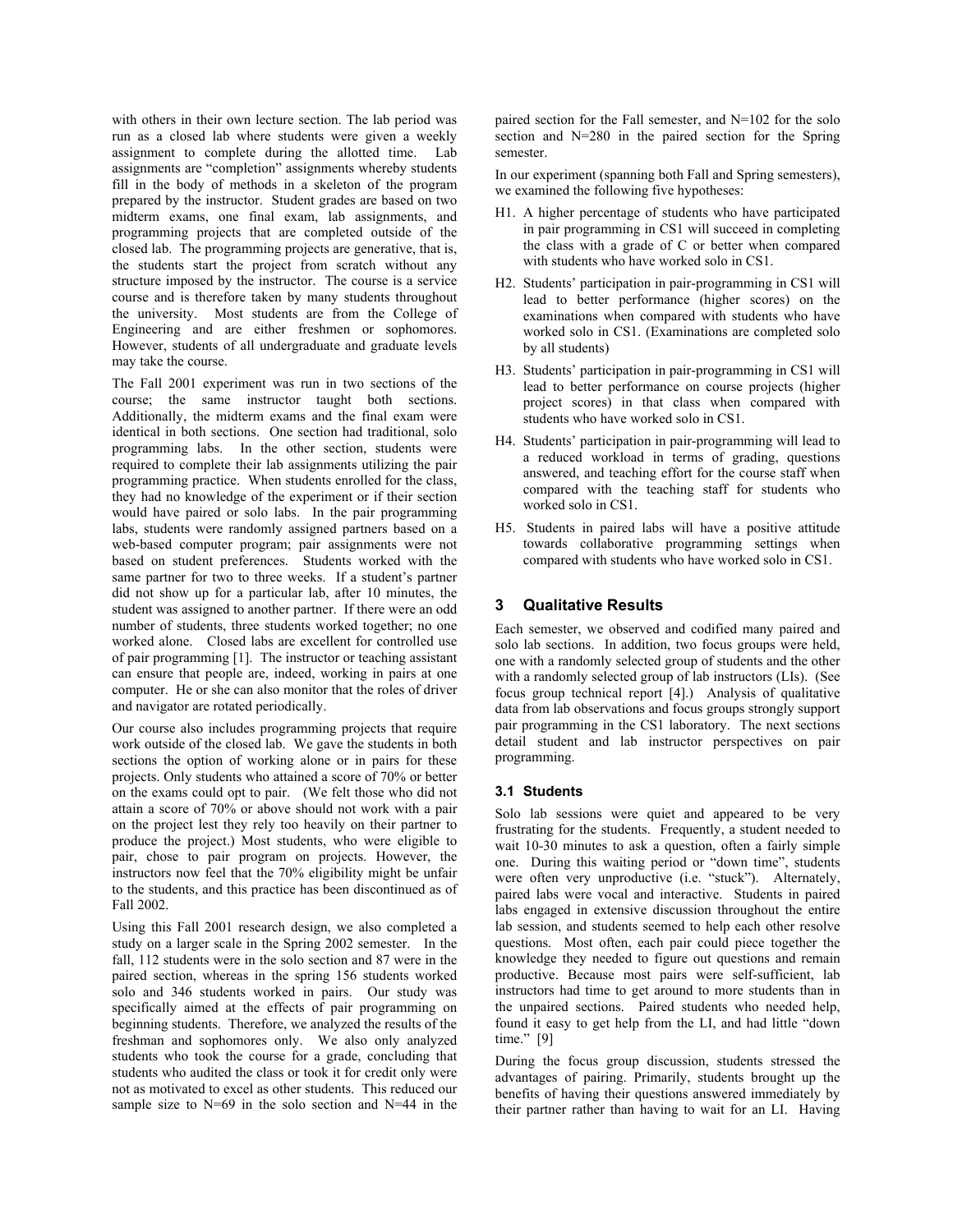someone there while working on problems also seemed to help them pick up on minor errors and to focus on understanding conceptual knowledge.

Since communication skills and collaboration are important components of paired learning, students recognized that the paired labs made them work on these skills. Students realized that the paired format mimics real world settings where people are often randomly matched to work and collaborate on programming projects.

#### **3.2 Lab Instructors**

In solo lab sections, the LIs were often overwhelmed with questions. LIs often spent a minimum of five minutes and a maximum of 20 minutes with each student. LIs remained busy answering basic questions for the duration of the lab sessions. In paired labs, instructors spent more time discussing advanced issues with students, rather than answering basic questions.[9] For example, students in paired labs would ask the LIs how to improve their algorithm, or how to apply it to another scenario. Questions from students in solo labs were mostly about fixing syntax errors or getting compilation errors clarified

In the focus groups, the LIs all agreed that implementing the paired protocol gave them flexibility and time to give students equal opportunities for questions, discussions, and other support. As a result of having more time for meaningful exchanges with students, LIs found their jobs more satisfying and rewarding when teaching in paired labs. An added benefit is that LIs of paired labs graded half the number of projects and labs as compared to the LIs of solo labs.

LIs noted that students in paired labs displayed more active participation in their learning than students in the unpaired labs. Paired student questions displayed higher order thinking such as application, synthesis, and evaluation. LIs observed that paired students' efforts and willingness to learn seemed to surpass their "traditional" counterparts.

*(H4) We hypothesized that students' participation in pair programming will lead to a reduced workload for course staff. Our qualitative findings support this claim.* 

#### **3.3 Common Concern**

In both focus groups, the students and LIs noted the importance of having "compatible" partners. Two suggestions for constructing compatible pairings were to have them be based on personality type and/or on skill level. We address our research plans in this area in Section 5.

## **4 Quantitative Findings**

In the prior section, we shared our qualitative findings that pairing creates a laboratory environment conducive to more advanced, active learning; both students and lab instructors reported this lab time to be more productive and less frustrating. In this section, we discuss quantitative results from data comparing paired to solo students.

#### **4.1 Success Rate/Retention**

First, we examined the percentage of students who succeeded in the class by completing the course with a grade of C or better. Historically, beginning Computer Science classes have poor success rates. Despite the good intentions and diligent work of computer science educators, students find introductory computer science courses very daunting-so daunting that typically one-quarter of the students drop out of the classes and many others perform poorly (by receiving a grade of D or F).

Using the above criteria, we combined results for the Fall 2001 and Spring 2002 semesters as shown in Table 1. Our results indicate that pairing helped the non-CS majors but did not cause any significant improvement among the CS majors. A Chi-Square test was run on the success rates and it showed the solo and paired sections to be statistically independent  $(\chi^2(1)=0.0043, p < 0.98)$ . These results are consistent with a similar study at the University of California UC-Santa Cruz that reported 92% of their paired class and 76% of their solo class completed the course [5].

**Table 1: Success Rate** 

| Semester      | Paired $(\% )$      | Solo $(\% )$     |  |
|---------------|---------------------|------------------|--|
| Non-CS Majors | $66.4$ (N=274)      | $55.9$ (N=145)   |  |
| CS Majors     | $83.0 \quad (N=50)$ | 84.0<br>$(N=26)$ |  |

*(H1) We hypothesized that pair programming would increase the success rate of the students who used the practice (measured by taking students with a grade of C or higher). Our results validated this claim for non-CS majors.* 

## **4.2 Performance on Examinations**

In the fall semester, students in the paired section performed better on the two-midterm examinations and the final examination, as shown in Table 2. We removed 0 scores from our analysis, making these results based on scores of students who attempted to take the exam.

**Table 2: Examination Scores Fall 2001** 

| Exam      | Paired<br>Mean | Paired<br><b>Std Dev</b> | Solo<br>Mean | Solo<br><b>Std Dev</b> |
|-----------|----------------|--------------------------|--------------|------------------------|
| Midterm 1 | 78.7           | 11 8                     | 734          | 13.8                   |
| Midterm 2 | 65.8           | 242                      | 49.5         | 272                    |
| Final     | 74.1           | 16.5                     | 67.2         | 18.4                   |

As stated earlier, students chose their class section without knowledge of the experiment or pair programming. We had hoped that their random enrollment in the class would yield equivalent sample groups based on their SAT-Math scores. However, the students in the paired group had a mean SAT-Math score of 662.1 while the solo group had a mean score of 625.4. When using SAT-Math as a covariate, an ANCOVA test does not show any significant difference between sections with regards to any of the exams. Based on these results, we cannot conclude that pair programming in the laboratory helped students perform better on exams. Correspondingly, in the Spring semester we obtained exam results that did not yield any statistically significant improvement in test results by pair programmers. Educators can be concerned that pairs will learn less because they had the ability to lean on their partner. We have certainly not found this to be the case.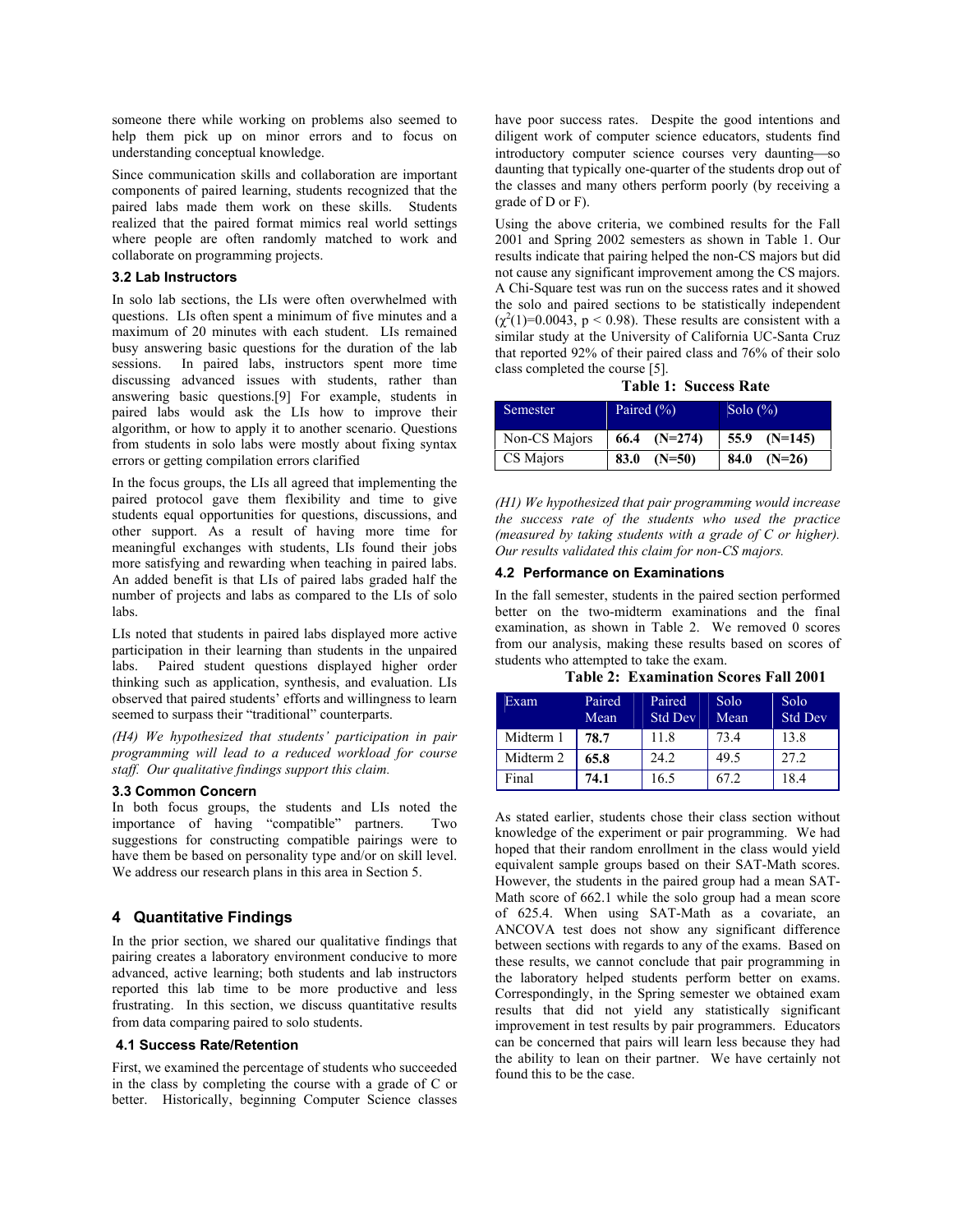*(H2) We hypothesized that Students' participation in pairprogramming in CS1 will lead to better performance measured by higher scores on the examinations. Our results have not validated this claim to a statistically significant level.* 

## **4.3 Performance on Programming Projects**

In the fall semester, students in the paired section performed better on the first two of three programming projects, as shown in Table 3.

| Exam      | Paired<br>Mean | Paired<br><b>Std Dev</b> | Solo<br>Mean | Solo<br>Std Dev |
|-----------|----------------|--------------------------|--------------|-----------------|
| Project 1 | 94.6           | 53                       | 78.2         | 26.5            |
| Project 2 | 86.3           | 19.7                     | 68.7         | 33.7            |
| Project 3 | 73.7           |                          | 74.4         | 29.0            |

 **Table 3: Programming Projects-Fall 2001** 

To validate the statistical significance of these results, we ran an ANCOVA test on the data (again examining possible correlation between project scores and the student's SAT-Math scores). The ANCOVA demonstrated a statistically significant improvement in performance of the pairs on Project 1  $(F(1,94)=8.12, p<0.0054)$  and Project 2  $(F(1,78)=4.52, p<0.0367)$ . However, this analysis did not demonstrate improved performance on Project 3. Perhaps, this is because by Project 3 the lower performing students had dropped in the solo section but were still working in the paired section. In the Spring 2002 semester, we saw no statistically significant difference in project scores by either group, though the paired students often performed marginally better.

(*H3) We hypothesized that students who pair programmed would have higher project scores compared with the solo programmers. From our results, paired and solo programmers have comparable scores in the projects, though in some cases paired programmers have marginally higher scores than the solo students.*

#### **4.4 Results Commentary**

We wish to discuss two factors that may influence these results on both the examinations and the projects. First, the implementation of pairing in the lab portion of the course may have enough of a positive influence to keep students from dropping out of the course, or it could have boosted their grades enough to allow them to pass the course. As a result, the poorer performing students may have negatively influenced the calculation results of the paired section. These poorer performing students dropped the class or did not take exams in the solo section, removing themselves from the calculation pool. Researchers at UC-Santa Cruz have also made this same speculation, [5] because their paired section also did not achieve statistically significant higher test scores than the unpaired section. Additionally, only approximately 40% of the exam content required program code to be written in the answers. The rest of the exams were short answer and multiple choices. Quite feasibly, pair programming might not help improve students' answers to short-answer and multiple-choice questions.

## **4.5 Attitude**

Students in paired labs will have a positive attitude toward working in collaborative software development environments. A survey was conducted among the students who worked in pairs throughout the spring semester. Eighty percent of the students in the paired section indicated that they were neutral  $(19.8\%)$  or positive  $(59.9\%)$  about pairing in the future.

*(H5) We hypothesized that students in paired labs will have a positive attitude towards working in collaborative software development environments. Our survey results supported these claims.* 

## **5. Challenges**

As with all learning methodologies there were certain challenges we encountered during this experiment over the fall and spring semesters.

- In a small percentage of cases, the random pairing led to incompatible partners, which led to conflicts during working. We hope to address this in our future work by matching people according to personality profile and/or skill type.
- The LIs have to monitor that one partner does not dominate the pair or that one partner is burdened with the entire workload. Student peer evaluations often to not reflect such difficulties. However, to certain degree, students to not want to "turn in" their partner. As a result, the LIs must also be observant of the chemistry and working of the pair in the closed labs

### **6. Conclusions and Future Work**

Our study provides strong results of the following findings:

- Pair programming helps in the retention of more students in the introductory computer science stream.
- Students in paired labs have a more positive attitude toward working in collaborative environments; this should ultimately help the student in his/her professional life.
- Pair programming in an academic environment reduces the burden on the LI because the pairs helped each other, enabling the LI to perform more efficiently.
- From the results we have obtained regarding the tests and the projects, we can conclude significantly that pair programming among students is in no way a deterrent to student performance.

We plan to continue the experiment in the 2002-3 academic year with some modifications. Personality profiles like the Myer-Briggs personality tests will be used to determine a student's personality. We will experiment with successful matching patterns. This will help to provide us with more insight as to how personality profile matters in pair programming. We will also gather results for minority and female students to obtain meaningful results for these important groups.